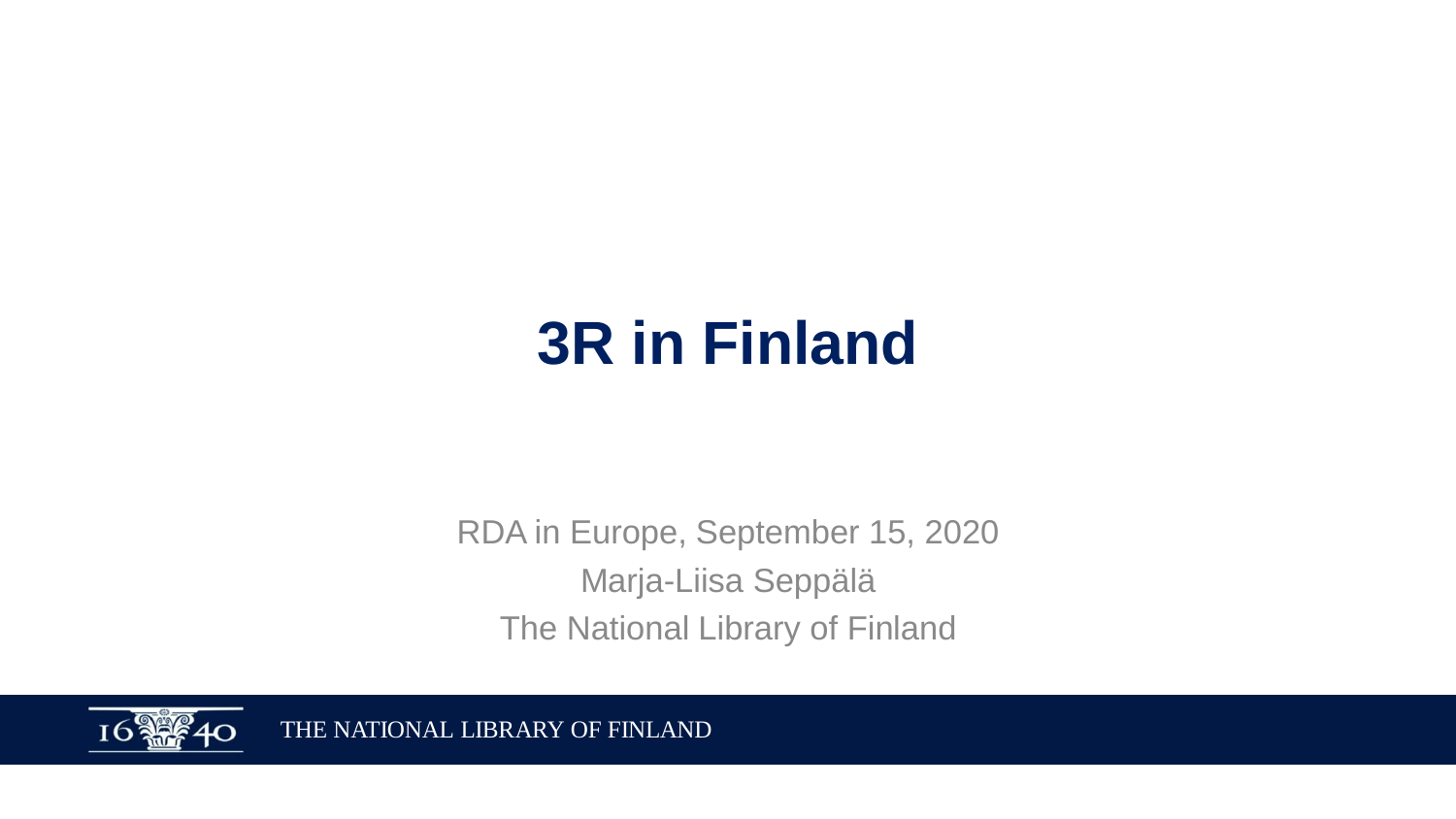#### **Translation**

- The first Finnish texts of the new RDA in the September release
	- The chapters of the Guidance
	- Part of the user interface
	- Testing of the boilerplate in the chapters of the Entities
- Challenges:
	- The boilerplate is problematic: the congruence of the Finnish, the structure of sentence
	- The translating process still in progress: the Trados Group Share, TM, TB
	- Changes in the English version

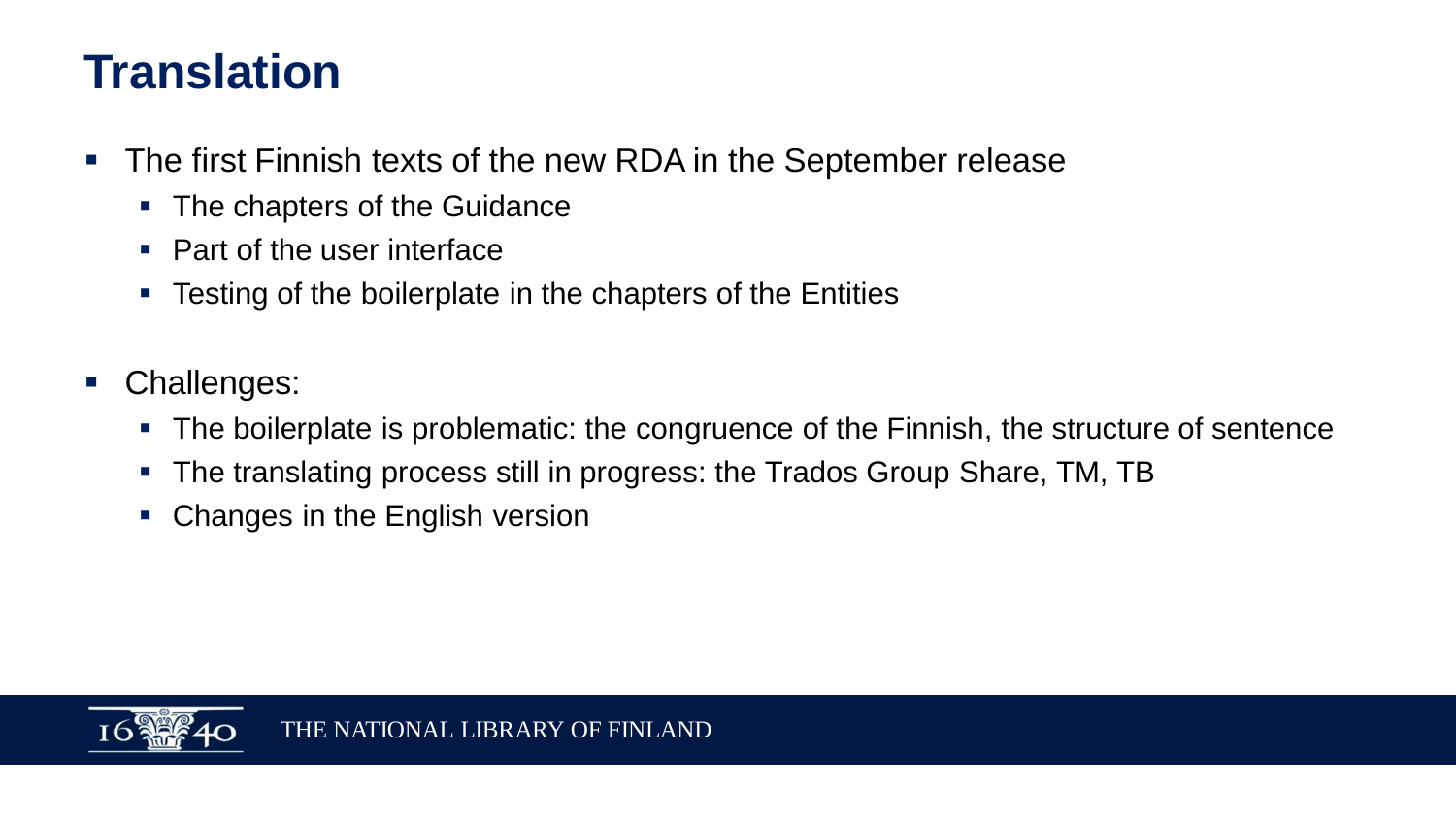### **Policy statements**

- Co-operation between the five national metadata expert groups works well and is essential!
	- In additions to the PSs, the application profile of the cataloguing levels
	- The shared PSs and APs with archives and museums for Agent, Place, Timespan and Nomen entities
- Challenges:
	- The present PSs and the structure of the new RDA do not always match
	- Changes in the English version: the links and the citation numbers disappear
	- The publishing process of the PSs still unclear

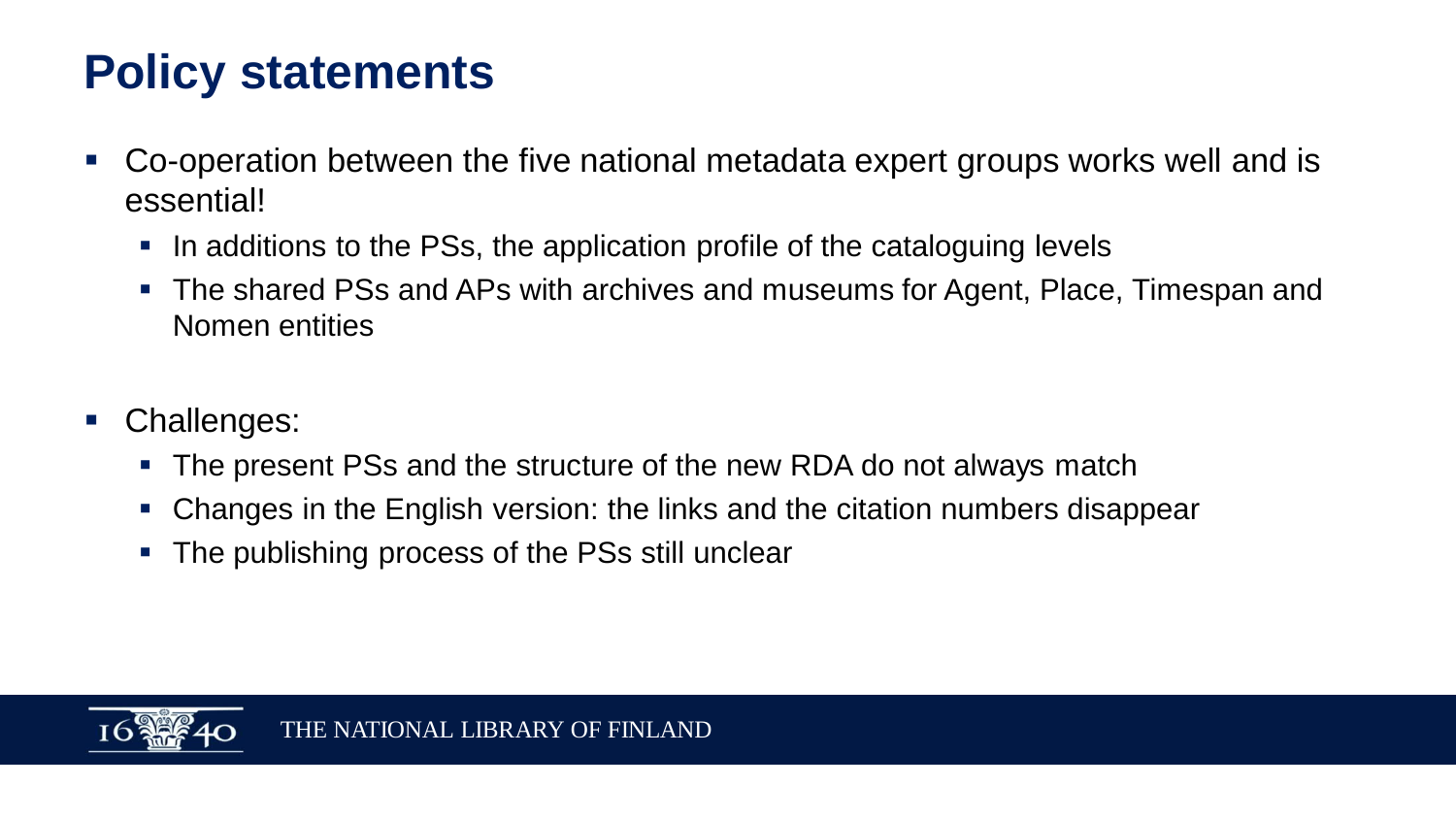#### **Other stuff…**

- For the implementation of the new RDA we also need
	- Lots of Finnish examples
	- Workflows and other instructions updated and linked to the RDA text and vice versa
	- Renewal of the national metadata registry (with the national "RDA terms")
	- Conversions of the legacy metadata
	- Many training sessions
- Publishing and implementation of the new RDA in Finland will be delayed from what was planned…

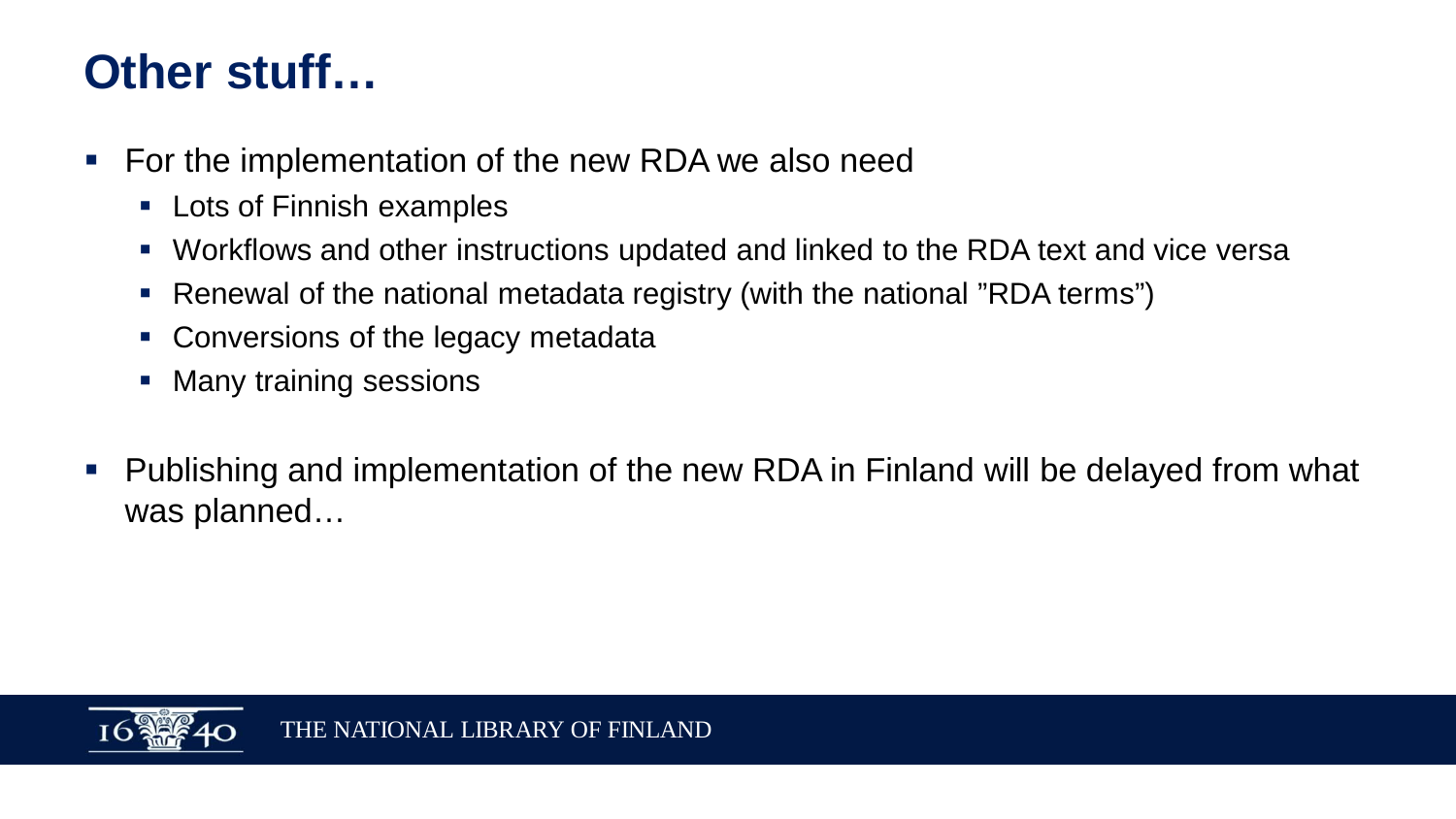# **Optimistic roadmap**

- 2021
	- Publishing of the "official" Finnish version of the new RDA (Spring)
	- § Training (Autumn)
	- Conversions of the legacy metadata (Winter)
- 2022
	- Implementation (Spring)

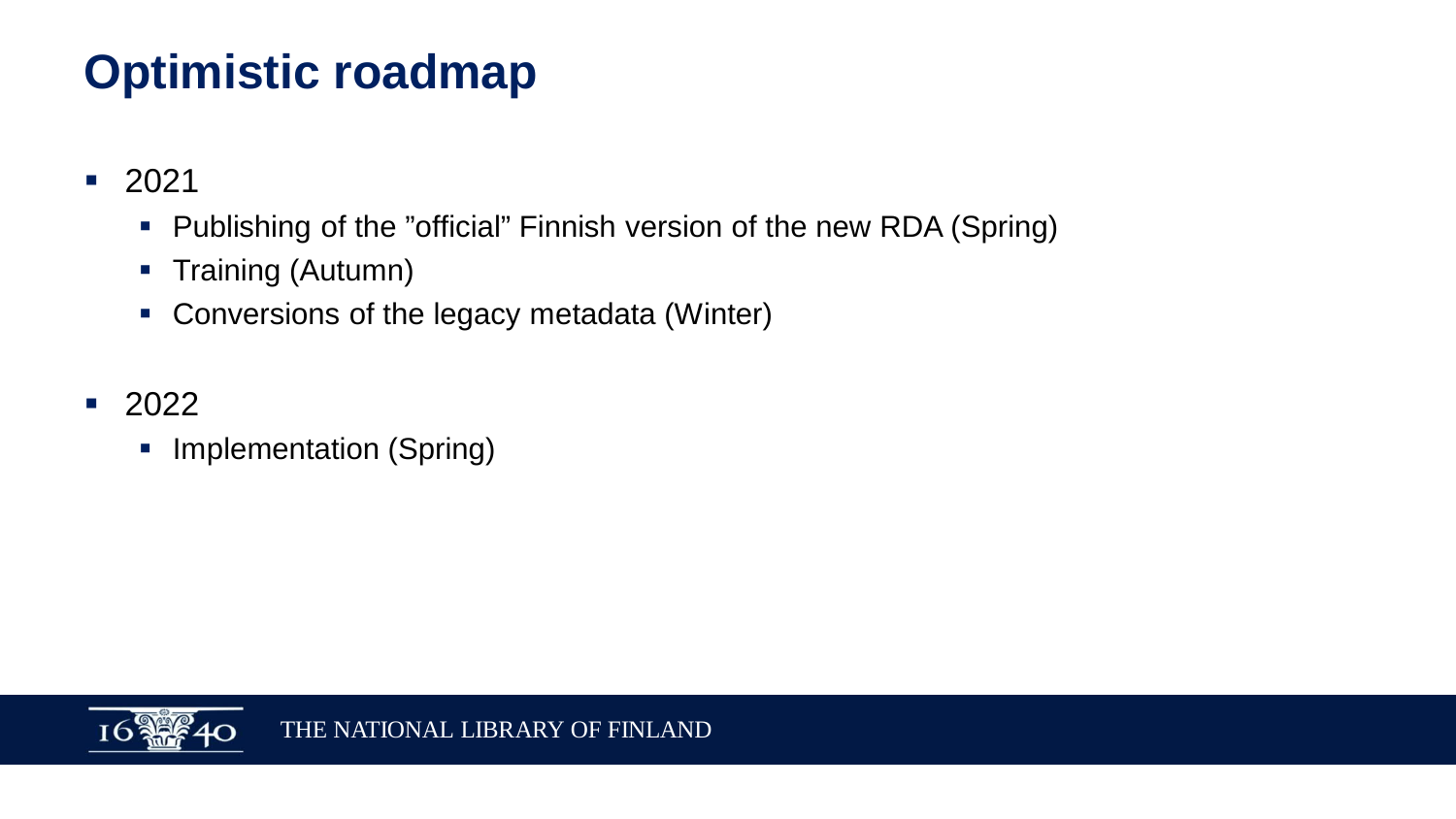## **Realistic roadmap**

■ 2021

- Publishing of the "official" Finnish version of the new RDA (Autumn)
- 2022
	- Training (Spring)
	- Conversions of the legacy metadata (Summer)
	- **Implementation (Autumn)**